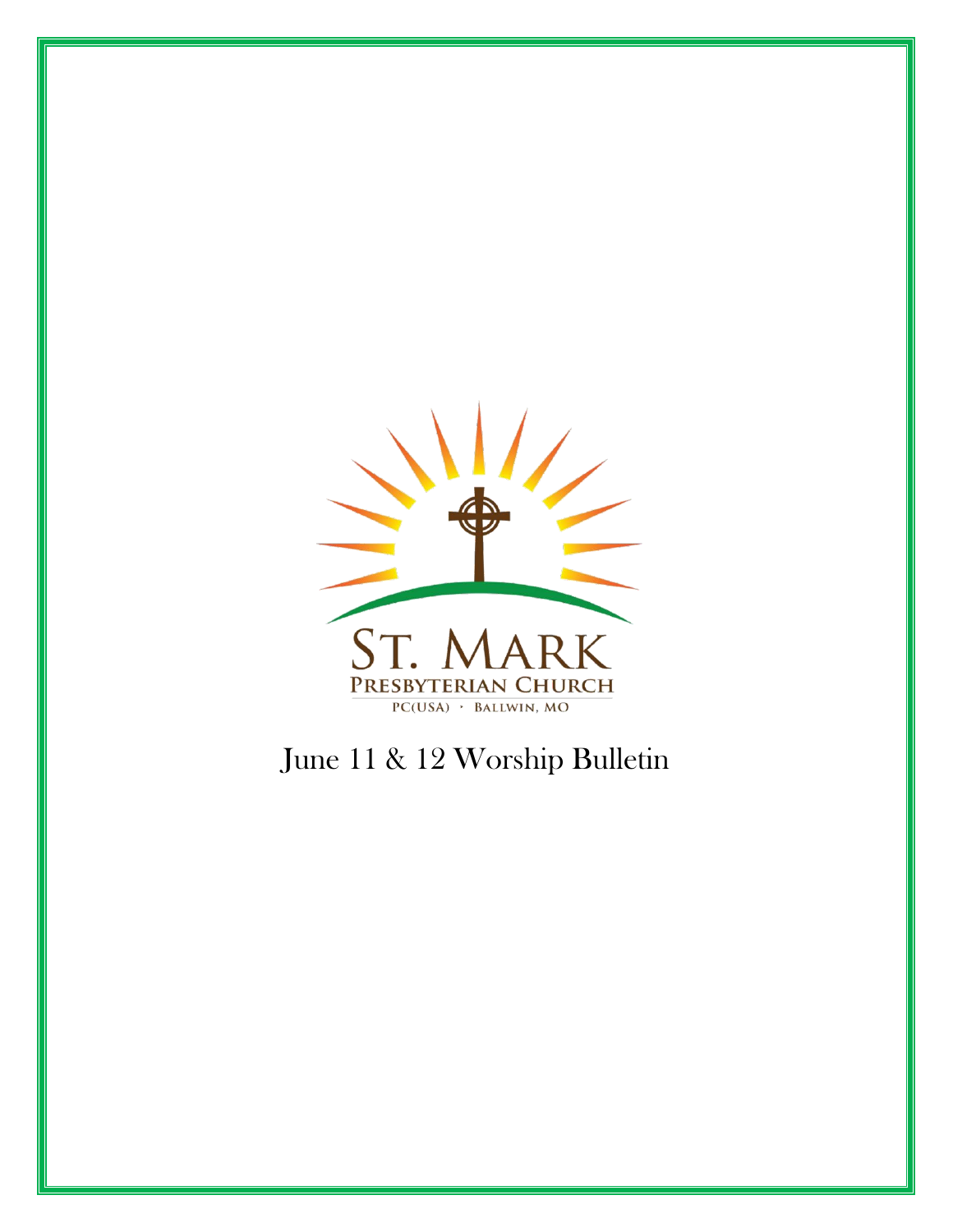#### ORDER OF WORSHIP

#### CENTERING PRAYER

O God, we honor this day the majesty and the mystery of your name. You are both infinite and intimate, known and unknowable, transcendent and transparent. In love, you have made us your own, and invite us to join in your divine dance. We will never rest until we rest in you, Blessed Trinity, one God forever and ever. Amen.

PRELUDE (Sunday Worship) *Voluntary Voluntary* Anon, 18<sup>th</sup> century

WELCOME and ANNOUNCEMENTS

#### **CALL TO WORSHIP**

In the beginning, when God drew a circle on the face of the deep, **Wisdom was there rejoicing, delighting in the human race.**  In the beginning was the Word, with God, and the Word was God. **And the Word became flesh and lived among us, full of grace and truth.**  In every time and place, God's love is poured into our hearts through the Holy Spirit that has been given to us.

**Blessed are you, Father, Son, and Holy Spirit!**

**† HYMN "God of Grace and God of Glory" Hymnal #307**

#### **PRAYER OF CONFESSION**

**God, within your own life there is mutuality, equality, and unity in diversity. We confess that instead of seeking mutual welfare and the common good, we seek our own gain. Instead of living in equality, justice, and respect, we construct systems that are unjust. We devise ways to elevate ourselves over others, and disrespectful thoughts, words, and actions still surface in us. We allow differences to divide us and lead to brokenness. Forgive us. Make us tender in mutuality. Make us generous in equality. Make us grateful in diversity. We pray to be one with you and one another, through Jesus Christ our Lord. (silent confession)** 

ASSURANCE OF GRACE

#### **† SHARING THE PEACE OF CHRIST**

The peace of Christ be with you. **And also with you.**

#### **†GLORY TO GOD Hymnal #582**

TIME WITH CHILDREN (Sunday Worship) (Children  $5<sup>th</sup>$  grade and younger may leave to attend Sunday School)

#### **SCRIPTURE**

| <b>FIRST READING</b>  | Proverbs 8:1-4, 22-3 |  |
|-----------------------|----------------------|--|
| <b>SECOND READING</b> | Romans 5:1-5         |  |
| <b>GOSPEL</b>         | $John 16:12-15$      |  |

SERMON **EXAMON** "Peace. Love, and Joy" Rev. Richard Hunt

**† HYMN "God, Our Nation Feels the Loss"****See last page of bulletin**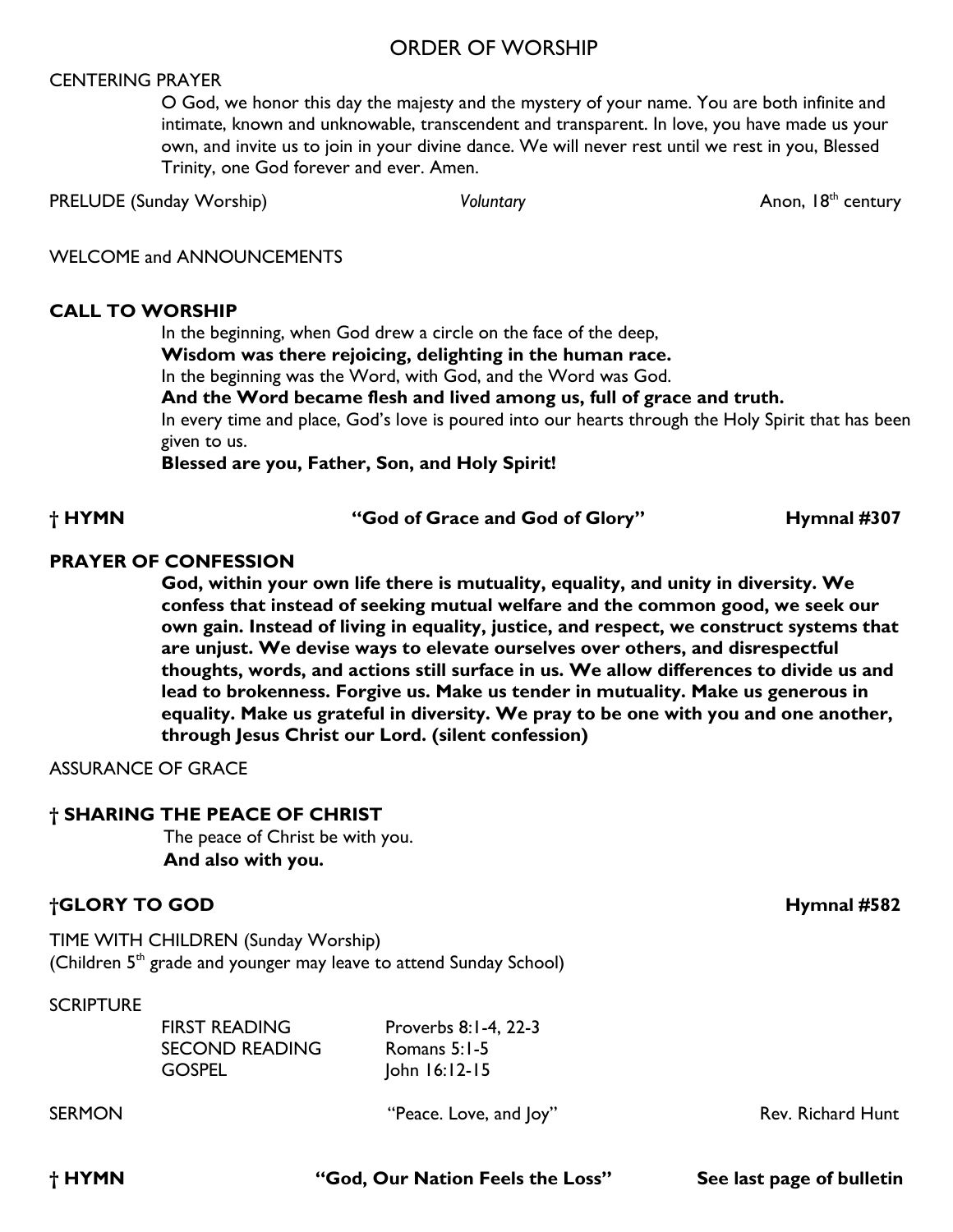#### **† AFFIRMATION OF FAITH Apostles' Creed**

**I believe in God, the Father almighty, Maker of heaven and earth, and in Jesus Christ his only Son, our Lord; who was conceived by the Holy Ghost, born of the Virgin Mary, suffered under Pontius Pilate, was crucified, dead, and buried; he descended into hell; the third day he rose again from the dead; he ascended into heaven, and sitteth on the right hand of God the Father Almighty; from thence he shall come to judge the quick and the dead. I believe in the Holy Ghost; the holy catholic church; the communion of saints; the forgiveness of sins; the resurrection of the body; and the life everlasting. Amen.** 

| <b>OFFERING</b>                                                                                                                                                                                                                                                                                                                                                                                               |                           | <b>Simple Gifts</b>              | arr. Martin      |  |
|---------------------------------------------------------------------------------------------------------------------------------------------------------------------------------------------------------------------------------------------------------------------------------------------------------------------------------------------------------------------------------------------------------------|---------------------------|----------------------------------|------------------|--|
| <b>† THE DOXOLOGY</b>                                                                                                                                                                                                                                                                                                                                                                                         |                           |                                  | Hymnal #606      |  |
| <b>PRAYERS OF THE PEOPLE AND THE LORD'S PRAYER</b><br>Our Father, who art in heaven, hallowed be thy name, thy kingdom come, thy will be<br>done, on earth as it is in heaven. Give us this day our daily bread; and forgive us our<br>debts, as we forgive our debtors; and lead us not into temptation, but deliver us<br>from evil. For thine is the kingdom, and the power, and the glory, forever. Amen. |                           |                                  |                  |  |
| † HYMN                                                                                                                                                                                                                                                                                                                                                                                                        |                           | "Seek Ye First"                  | Hymnal #175      |  |
| † CHARGE AND BLESSING                                                                                                                                                                                                                                                                                                                                                                                         |                           |                                  |                  |  |
| † BENEDICTION<br>(Sunday Worship)                                                                                                                                                                                                                                                                                                                                                                             |                           | "May the God of Hope Go with Us" | Hymnal #765      |  |
|                                                                                                                                                                                                                                                                                                                                                                                                               | POSTLUDE (Sunday Worship) | Sing a New Song                  | <b>Broughton</b> |  |

*† You are invited to stand, as you are able* 

# **UPCOMING EVENTS**

- **June 12-18** Youth Mission Trip
	- **June 18** Saturday Evening Service Canceled
	- **June 19** Worship led by Youth Mission Team
	- **June 26** Youth Group Pool Party, 4-6 pm
- **July 10-16** Adult Mission Trip
- **July 18-20** Vacation Bible School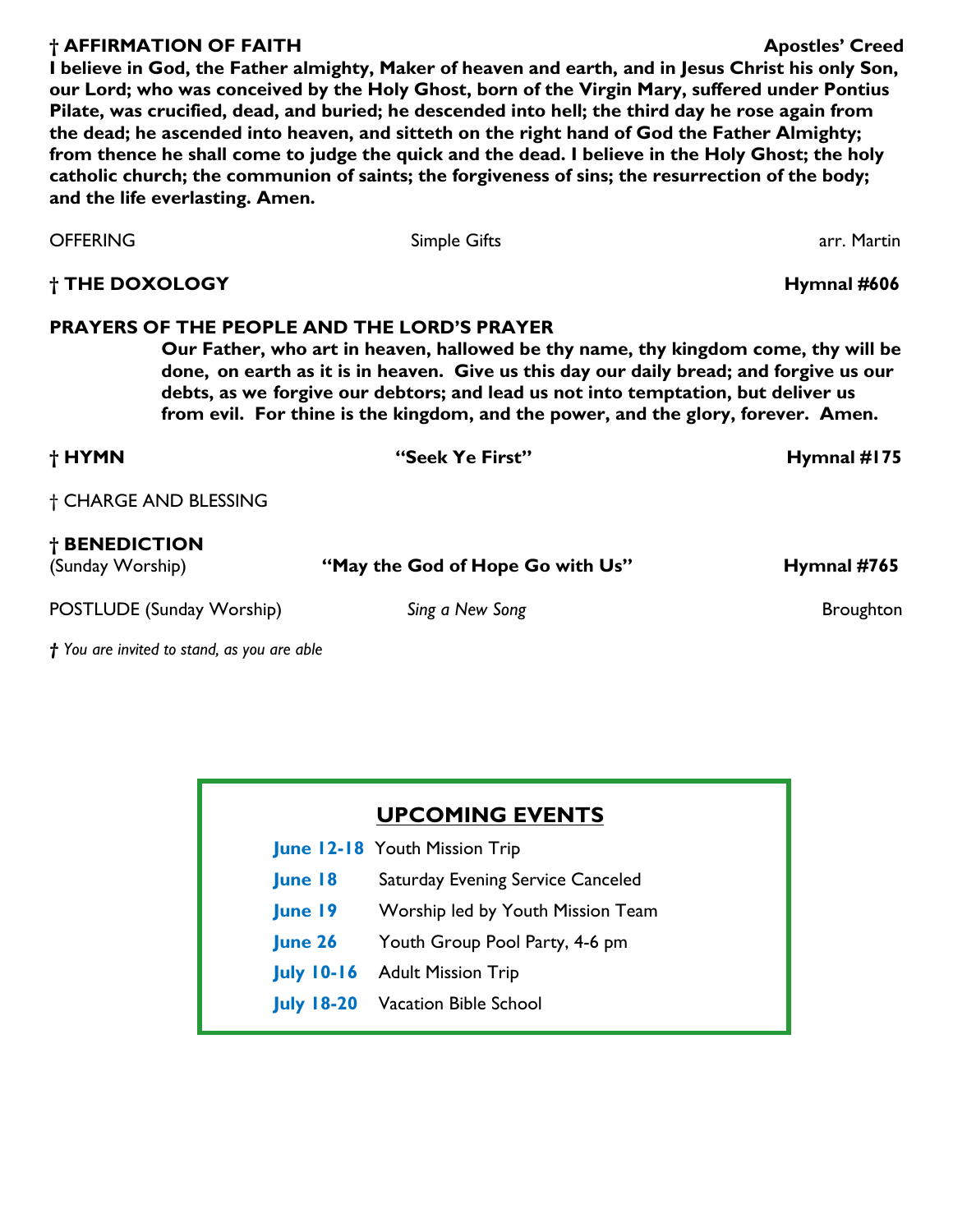# **WELCOME TO ST. MARK PRESBYTERIAN CHURCH!**

We are pleased to have you join us this morning. Your presence enriches both us and this experience of worship together. It is our prayer this will be a time of challenge and encouragement. Wherever you may be on your faith journey, there is a place for you to participate in our life together here at St. Mark.

**To Our Guests.** We hope you enjoy your visit today. Whether this is your first visit, or you have been coming to St. Mark and are considering joining the church and you would like to know more about St. Mark, we would be happy to talk with you. For more information, please contact the church office, 636-394-2233.

**Please wear your NAMETAG at church.** Don't have one? Stop by the church office where you will find a form to fill out in the "Name Badge" mailbox.

**Listening devices** are also available and may be picked up from the sound technician in the booth at the back of the sanctuary.

**April/May/June** *These Days* devotional booklets are in the lobby at the 'Mark' entrance.

**Please be aware** that, as St. Mark works to increase safety and security, all doors to the building are locked Sunday morning once worship has begun. Those who arrive late should approach the 'Mark' door and will be admitted by a member of the Security Team.

**Flowers for the Sanctuary** are donated by Pam & John Davis "In memory of our Mom's birthdays Dorothy Richard and Lorraine Protts"



 $2023$   $\text{Holy}$   $\text{Land}$   $\text{Trip}$ Please Contact Pastor Dave for More Information

# **WAYS TO GIVE**

If you would like to make a monetary donation to St. Mark, we have several convenient and easy ways to do this:

**In-person:** An offering plate is available in the Narthex after the worship service.

**Mail**: Please make check out to St. Mark Presbyterian Church and send to:

> St. Mark Presbyterian Church 601 Claymont Drive Ballwin, MO 63011

**Online**: To donate, use the **QR Code** here to be



directed to our giving page on discoverstmark.org, **OR** go to:

www.discoverstmark.org/ giving/make-an-on-linedonation-to-st-mark/

# **THE NOMINATING COMMITTEE IS SEEKING CANDIDATES!**

The Nominating Committee is seeking candidates for this year's class of elders, deacons, nominating committee and endowment committee members. There is a lot of talent in our church community and what better way is there to join in, make a difference and expand your circle of friends than participating in the work of the church! Nominations are being sought for four elders, six deacons, four nominating committee members, and one nominee for the endowment committee. Take a look around you and if you know someone who seems like a good candidate, nominate them! (You could even nominate yourself, after all, who knows you better!) The committee will do the rest of the work of contacting and discussing the interests of the nominees. All nominations are confidential. Nominating forms are available at the welcome desk in the narthex or church office. Nomination forms can be returned to the Congregational Nominating Committee box in the church office.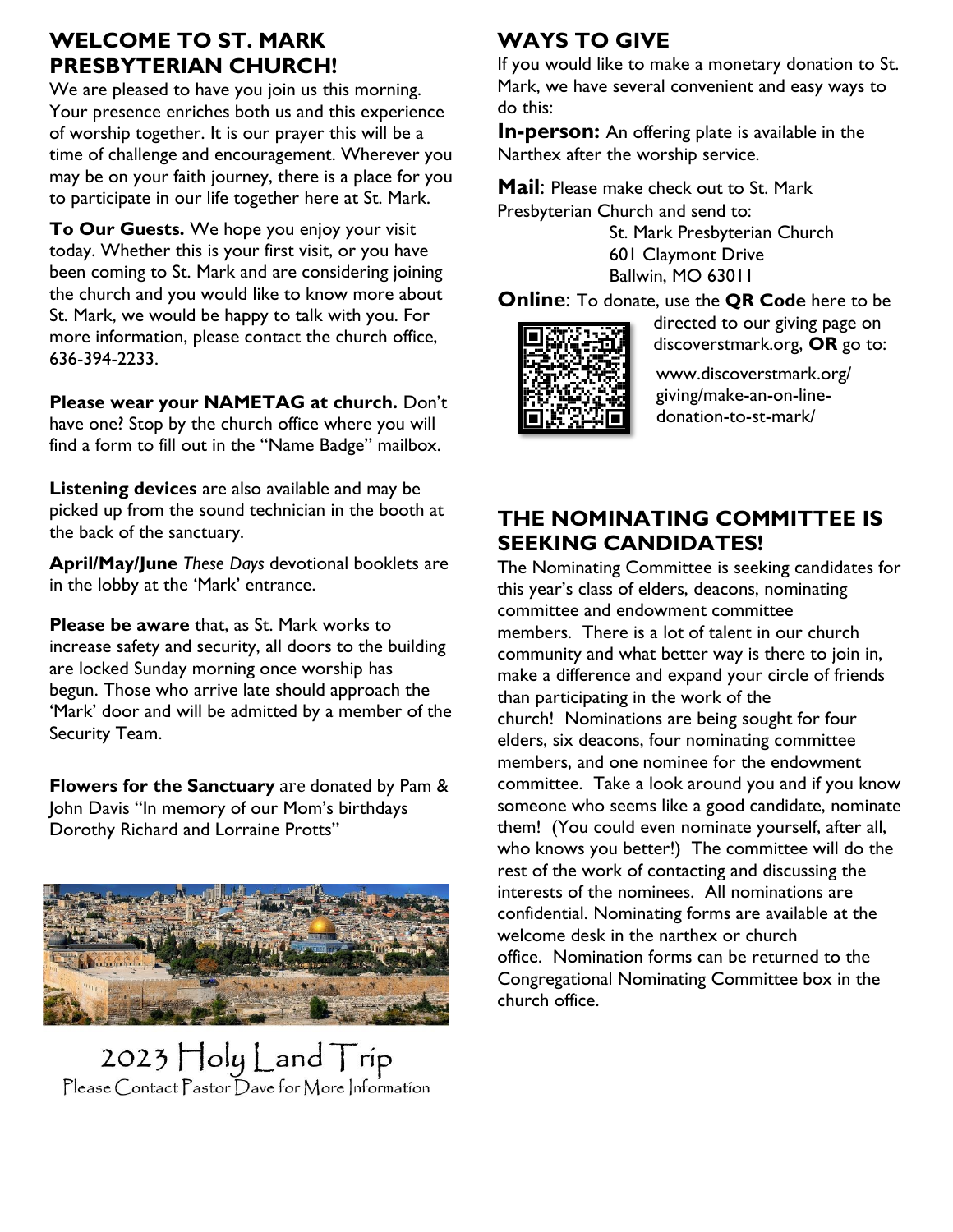# **WHAT'S HAPPENING WITH YOUTH**



We are taking a break for the summer. See you in September!



# **YOUTH HANGOUT**

June 26, 4-6 pm Pool party at the Burgess **House** We will supply the hotdogs, burgers, and drinks. Please bring a snack or dessert to share.



The Youth Mission Team will lead service on June 19 and talk about where they noticed God during their mission experience. Everyone is invited to attend!

# **WHAT'S HAPPENING WITH CHILDREN'S MINISTRY**

#### **VACATION BIBLE SCHOOL IS JULY 18-20!**  Go to

[www.discoverstmark.org](http://www.discoverstmark.org/) to register children from preschool –  $5^{\text{th}}$  grade to

attend this year's Vacation Bible School AND consider registering yourself to volunteer as well!

## **VBS POTLUCK DINNER EVERYONE IS INVITED! June 29, 5:30 – 7:30 pm**

Bring a side dish and help prepare for VBS *"Making Waves."* There will be painting, crafts, and miscellaneous tasks to prepare for VBS, July 18, 19, & 20. If you cannot make the VBS Potluck Dinner, there is a sign-up sheet for decorating the church starting on July 10-17. Please sign up during specific times when you may be able to come that week and help! If you have questions, please contact Latisha Gilliland.



June is the month for Teacher Appreciation! Please make sure to lift up our Sunday School and Children's Ministry workers. They are **F**-Faithful, **A**-Available, **C**-Contagious, **T**- Teachable. The following members are willing to change their schedule in order to bring someone to a better knowledge of Jesus: Lauren Arnet, Donna Bosenbecker, Katie Deets, Nikki Douglas, Pat Feagan, Erica Grogan, Anne Hegger, Ellen Hynes, Shelley and Brent Lester, Michelle & Michael Rochow, Joyce Spindel, Amanda Steiner, Sarah Steiner.

# **MISSION AT ST. MARK**

# **FOOD PANTRY MOST WANTED**

We are collecting the following items for Circle of Concern and Isaiah 58:

- *Peanut Butter*
- *Jelly*
- 



- *Meat*
- *Cereal*
- *Laundry Detergent*

Please place your donations on the table in the pastors' hallway. You may also write a check indicating the mission partner(s) on the memo line.

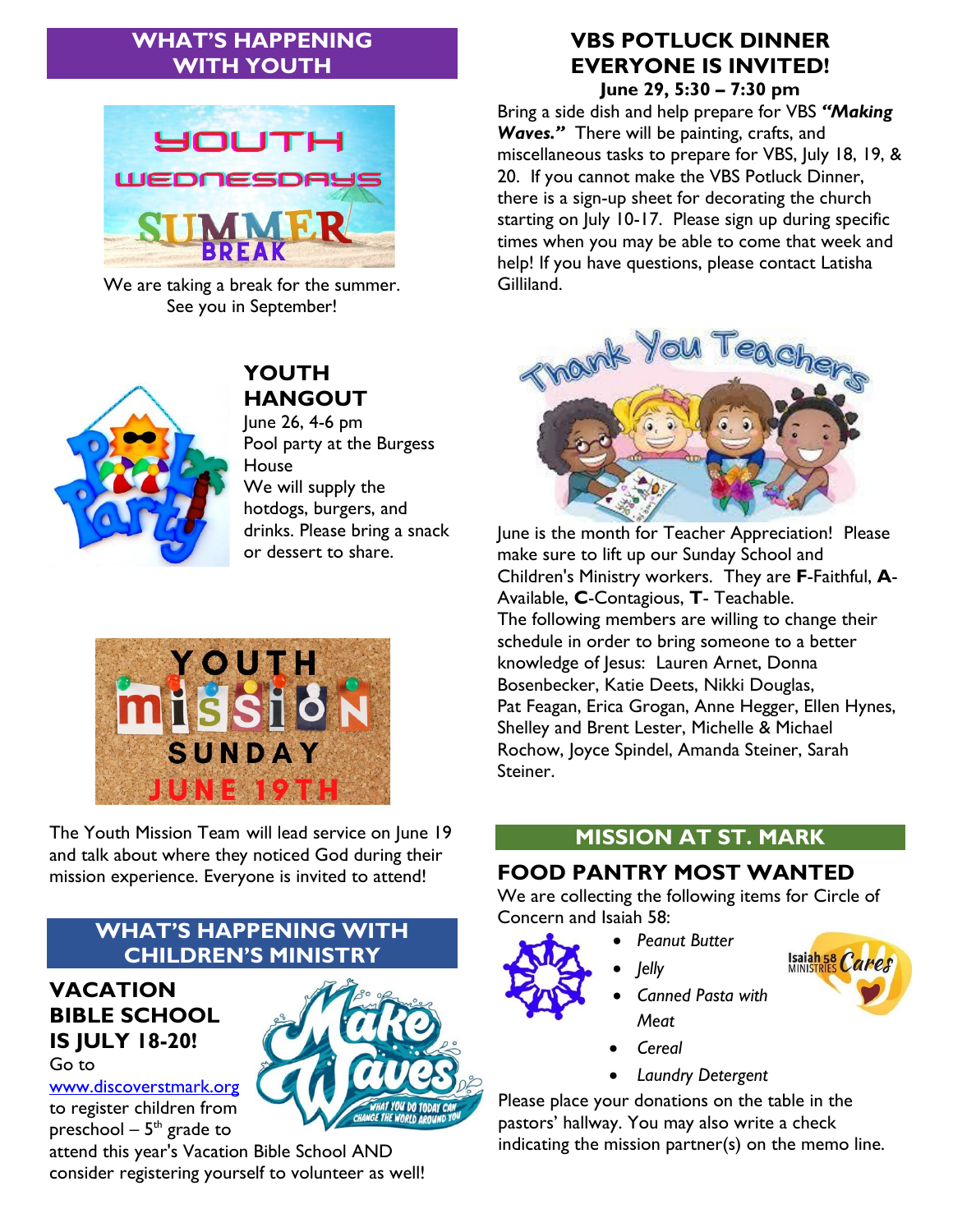## **ADULT MISSION TRIP July 9-16, Spirit Lake, ND**

There will be a meeting in Room 102 on June 26 at 11 am following Sunday worship. Please pray for the team as they finalize their trip plans



# **EQUAL EXCHANGE / FAIR TRADE in the Narthex Sunday June 19**

Equal Exchange products will be available for purchase in the Narthex on Sunday June 19. *Credit and Debit cards accepted*. St. Mark supports Equal Exchange's mission to build

**SMALL FARMER** FOODJUSTIC

long-term trade partnerships that are economically just and environmentally sustainable, to foster mutually beneficial relationships between small farmers and consumers.





As you've recently heard, our ABC Sale is back, and your help is most definitely needed! For us to be successful, we

depend very heavily on the positions we call our "department heads". These are the folks in charge of each of the sale areas we have, for example, Men's Clothing, Women's Clothing, Sporting Goods, etc. Just as the overall sale itself has co-chairs, most of our departments are structured the same way so that the burden of responsibility is shared rather than on just one person.

We have several open positions currently and we need to fill these soon as we enter June and activity for ABC sale preparation ramps up. Please review the list below and prayerfully consider whether you could take on one of these areas of responsibility. Please know that we will give you all the help you need to make you successful. Here we go:

- Women's Clothing: we need two to three cochairs for this department. The prior chairs for this area are very willing to help guide you through the learning process.
- Holiday Items: Valery Steiner is currently a co-chair for this department; we are looking for a co-chair to work with her.
- Luggage, puzzles, games, baskets: we need a chairperson for this department as well.
- Online sales (using eBay): we need someone willing to conduct online sales for ABC sale items deemed better to sell online rather than at the sale itself.

In addition to this, we will need all kinds of help with set-up, greeters, cashiers, help in each of the departments, clean-up and so forth. More information on these positions will be coming out shortly.

Please come help us make this an ABC Sale to remember!

Contact any of the ABC Sale Co-Chairs to volunteer for an open department co-chair position or for more information.

Joyce Blackwell, Glenn Knopf, Pam Ladley -- ABC Sale Co-Chairs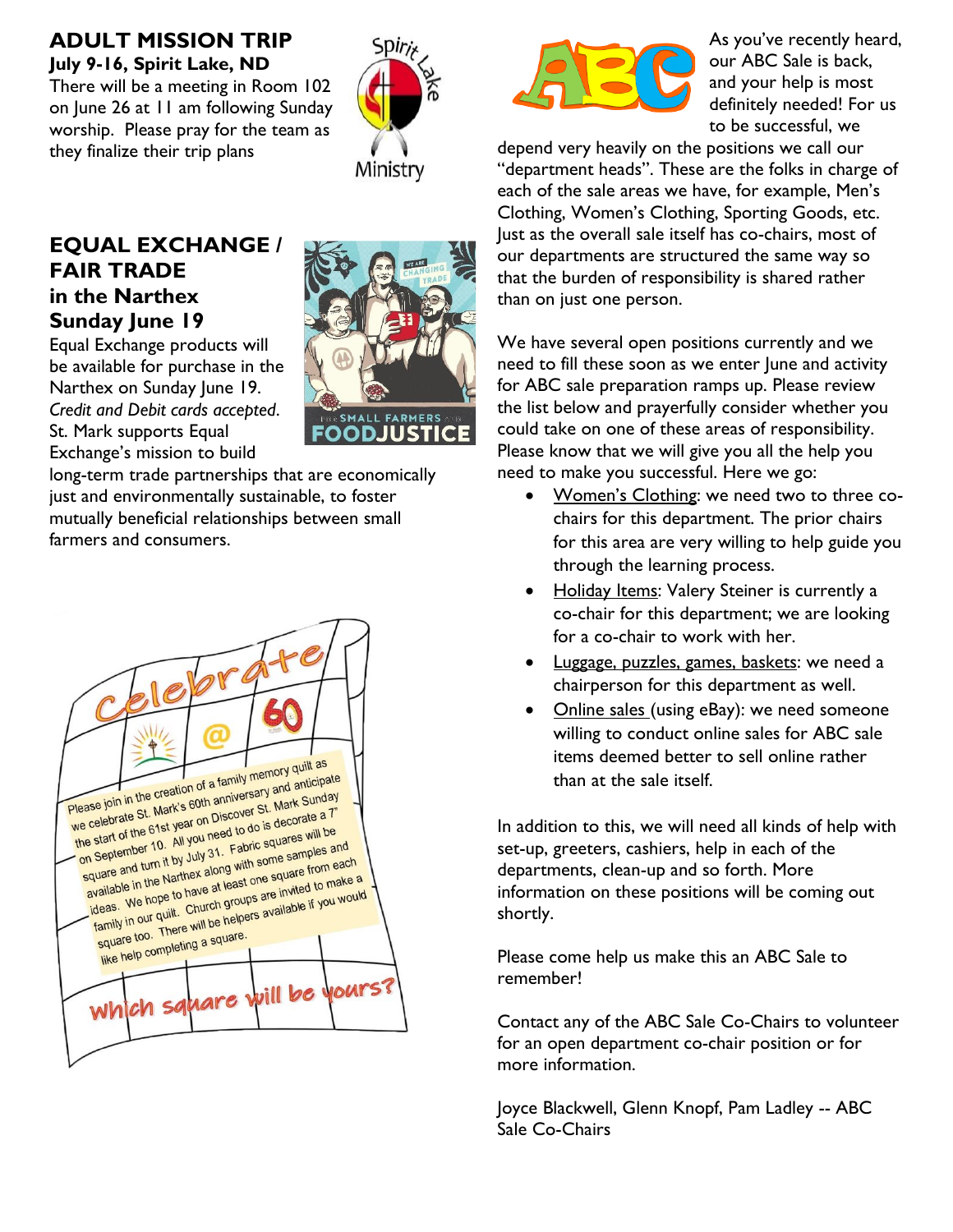# God, Our Nation Feels the Loss



Copyright © 2022 by Carolyn Winfrey Gillette. All rights reserved. Email: carolynshymns@gmail.com | New Hymns: www.carolynshymns.com Permission is given for free use of this hymn for churches and ecumenical services.